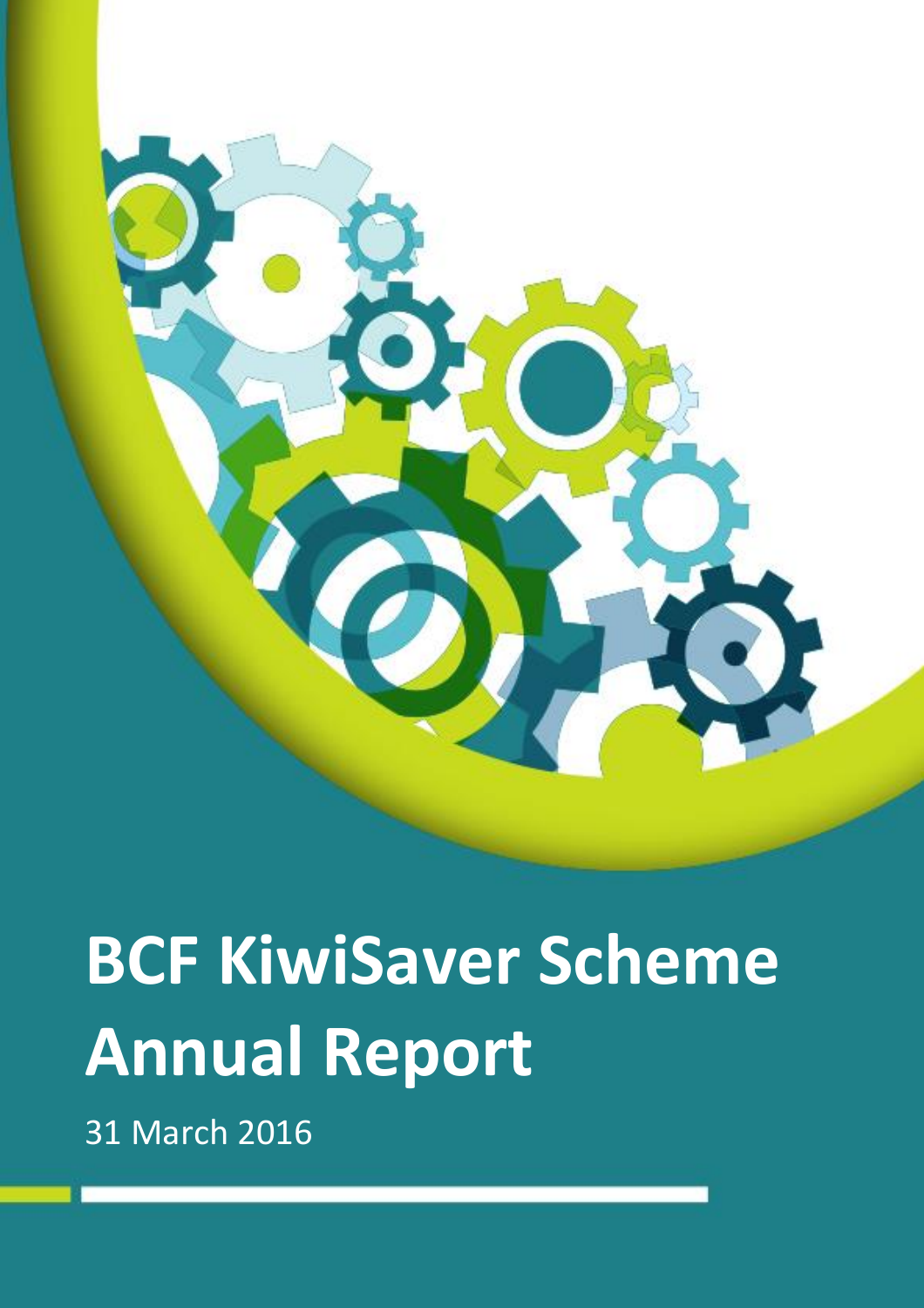

# **BCF KiwiSaver Scheme**

### The Trustee is pleased to present the Annual Report of the BCF KiwiSaver

Scheme ("Scheme") for the year ended 31 March 2016.

**The Report has been prepared in accordance with the KiwiSaver Act 2006, and includes information about the Scheme's management, operation and financial performance for the year.** 

**If you have any questions regarding this report please do not hesitate to contact Melville Jessup Weaver, the Administration Manager, on 0800 BCF INFO (0800 223 463).**

### Scheme Changes

There have been no amendments to the Scheme's trust deed ('Trust Deed') in the period 1 April 2015 to 31 March 2016.

In addition, there have been no changes to the terms of offer of interests in the Scheme or the statement of investment policies and objectives ('SIPO') for the Scheme in the period 1 April 2015 to 31 March 2016.

The Trustee has been working through the requirements of the newly introduced Financial Markets Conduct Act ('FMCA'). Both the Trust Deed and the SIPO have been updated to meet the new regulations but these new documents will not take effect until the Scheme transitions in September 2016. See the section on FMCA later in this report.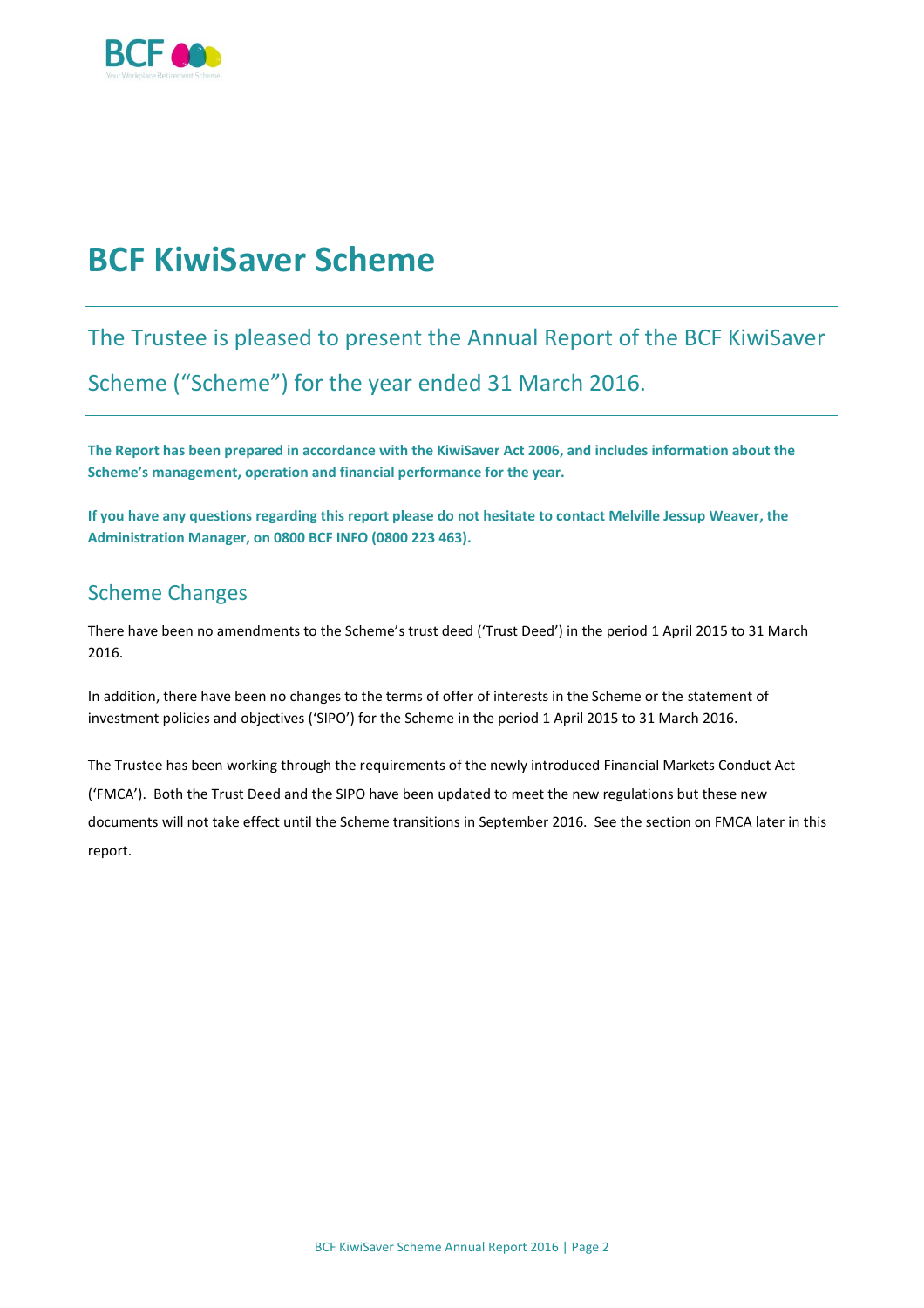

### Membership Summary

The membership changes for the Scheme during the period were:

| <b>Year ended</b>                       | <b>31 March 2016</b> | <b>31 March 2015</b> |
|-----------------------------------------|----------------------|----------------------|
| <b>Contributing members</b>             |                      |                      |
| Members at start of year                | 320                  | 271                  |
| New entrants over the year              | 127                  | 104                  |
| Withdrawals during the year             | $-57$                | $-55$                |
| Members at end of year                  | 390                  | 320                  |
|                                         |                      |                      |
| <b>Members on contribution holiday</b>  |                      |                      |
| Members at start of year                | 26                   | 16                   |
| Members starting contribution holidays  | 14                   | 12                   |
| Members ending contribution holidays    | $-3$                 | $-2$                 |
| Members at end of year                  | 37                   | 26                   |
|                                         |                      |                      |
| <b>Members not contributing</b>         |                      |                      |
| Members at start of year                | 123                  | 110                  |
| Members stopping contributions          | 42                   | 40                   |
| <b>Members restarting contributions</b> | $-40$                | $-27$                |
| Members at end of year                  | 125                  | 123                  |
|                                         |                      |                      |
| <b>Total members at end of year</b>     | 552                  | 469                  |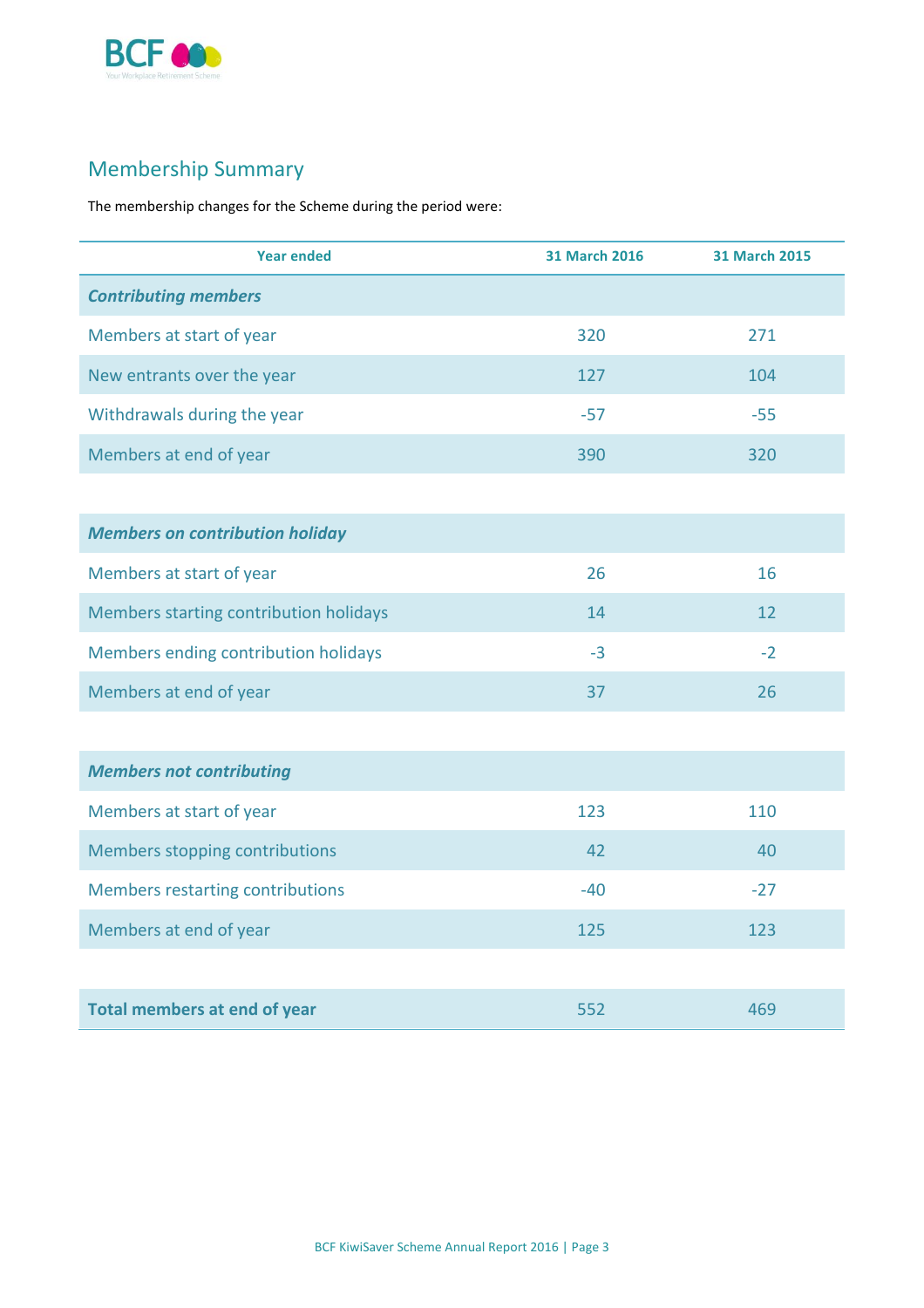

### Permitted Withdrawals

During the year ended 31 March 2016 the following permitted withdrawals were made from the Scheme:

| <b>Type of Withdrawal</b> | Amount   | <b>Number of Members</b> |
|---------------------------|----------|--------------------------|
| First home purchase       | \$32,502 |                          |
| Transfer Out              | \$20,687 |                          |
| Death                     | \$22,047 |                          |

#### Earnings on Member's Accounts

The Scheme's investment return for the period 1 April 2015 to 31 March 2016 was 2.08% net of tax and all expenses (except administration fees), reflecting the interest earned on the interest bearing deposits held for the Scheme during some or all of the year with each of ASB Bank Limited, Bank of New Zealand, TSB Bank Limited, ANZ and Westpac New Zealand Limited.

### Financial Information

The following amounts were received in respect of the members during the year ended 31 March 2016:

| <b>Contribution Source</b> | Amount    | <b>Number of Members</b> |
|----------------------------|-----------|--------------------------|
| Member contributions       | \$677,280 | 413                      |
| Employer contributions     | \$395,008 | 305                      |
| Crown payments             | \$168,997 | 409                      |

No transfers were received from any Australian complying superannuation schemes. As at the end of the Scheme year, the total value of members' accumulations was \$4,749,201 and there were 552 members with balances in their Scheme Accounts.

The total amount of fees (split between direct and indirect fees) that were charged to the Scheme by each of the following persons was as follows:

| <b>Fee Description</b>        | <b>Direct</b> | Indirect |
|-------------------------------|---------------|----------|
| <b>Administration Manager</b> | \$54,856      |          |
| Other ^                       |               | \$34,259 |

^Other relates to audit, taxation and legal fees and sundry expenses (see the Summary of Financial Statements on page 9).

As a restricted scheme for KiwiSaver Act 2006 ('KiwiSaver Act') purposes, the Scheme does not have a 'manager' as defined in the KiwiSaver Act. The Scheme also does not have an investment manager.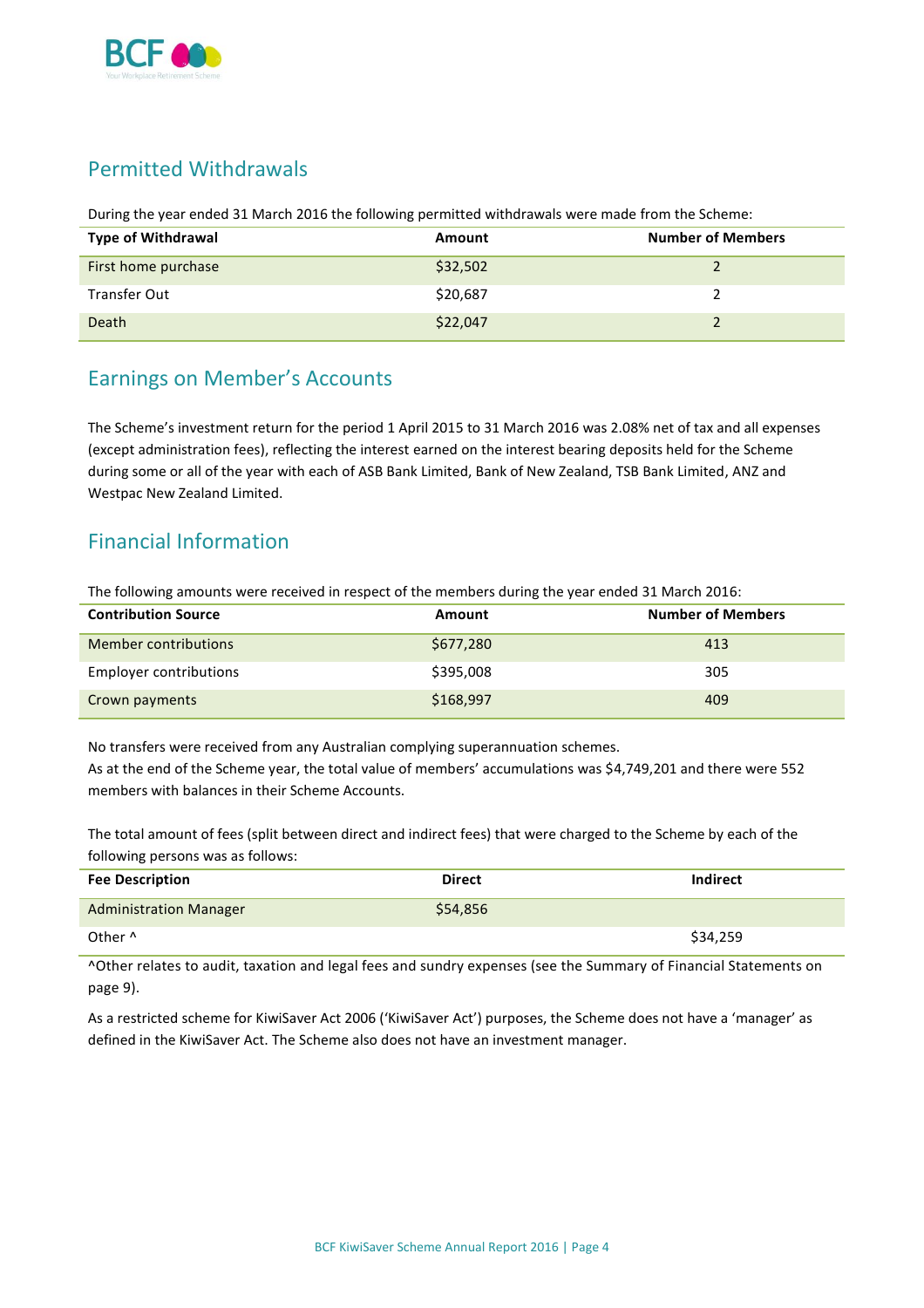

# **Trustee's Statement**

#### The Trustee confirms that:

- All the benefits required to be paid from the Scheme in accordance with the terms of the Trust Deed and the KiwiSaver Scheme Rules have been paid;
- The market value of the assets of the Scheme as at 31 March 2016 equalled the total value of benefits that would have been payable had all members of the Scheme ceased to be members at that date and had provision been made for the continued payment of all benefits being paid to members and other beneficiaries as at 31 March 2016;
- There is a Scheme Provider Agreement between the Commissioner of Inland Revenue and Aon Hewitt (as the Trustee's delegate) that ceased 31 January 2016 and was replaced by Melville Jessup Weaver, effective 1 February 2016, covering the period of this Annual Report;
- Contributions received in respect of each member, including contributions received via Inland Revenue in respect of each member, have been applied in accordance with the terms of the Trust Deed and the KiwiSaver Act; and
- None of the Scheme's assets at the close of the financial year were invested directly or indirectly (in a way it would be reasonable for the Trustee to be aware of) in any employer who is a party to the Scheme or in any company or entity associated with any such employer.

The registration date of the most recent Prospectus of the Scheme as at the balance date of 31 March 2016 was 8 September 2015.

Incesen

Trustee Director Trustee Director 31 August 2016 31 August 2016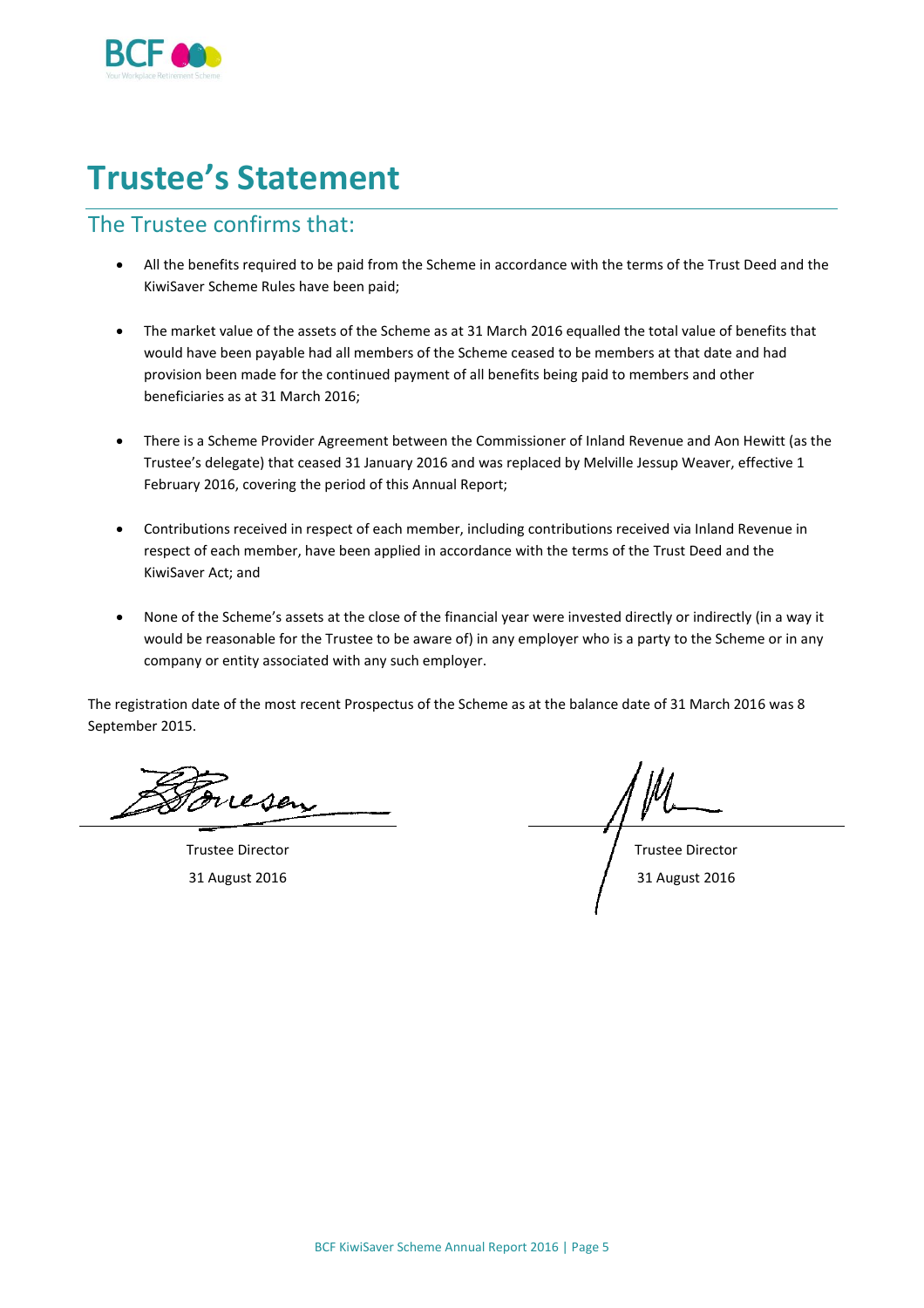

## **More Scheme Information**

**The most recent Prospectus, Financial Statements and other documents of, or relating to, the Scheme are filed on a public register at the Companies Office of the Ministry of Business, Innovation and Employment and available for public inspection (including at http://www.business.govt.nz/companies under Search Other Registers).**

In addition, a member can receive, on request to the Administration Manager, a copy of the most recent Financial Statements and Auditor's Report, an estimate of the member's benefits or a copy of the most recent Prospectus relating to the Scheme.

During the year MJW were appointed Administration Manager, taking over from Aon on 1 February 2016.

#### Questions?

If you have any questions please direct them to:

#### **BCF KiwiSaver Scheme Administration Team**

Melville Jessup Weaver Level 5, 40 Mercer Street P O Box 11330, Wellington 6142 Phone: 0800 BCF INFO (0800 223 463) or Phone: 04 499 0277 Email [bcfkiwisaver@mjw.co.nz](mailto:bcfkiwisaver@mjw.co.nz)

### **Complaints**

If you have a complaint about your investment in the Scheme or about the Trustee, you should contact the Complaints Officer. They will investigate your concerns promptly and fairly. You may contact the Complaints Officer to make a complaint by telephone, by email or in writing to the address below.

#### **The Complaints Officer** BCF KiwiSaver Scheme

Phone 0800 BCFINFO (0800 223 463) or 04 499 0277 Email [bcfkiwisaver@mjw.co.nz](mailto:bcfkiwisaver@mjw.co.nz)

You may also contact the Trustee at:

#### **The Directors**

Arotahi Trust Limited 5 Noel Rogers Place, Milson Palmerston North 4414 Phone 0800 80 88 33

Both the Trustee and BCF Limited have entered into contracts with Financial Services Complaints Limited ('FSCL'), which operates an independent dispute resolution scheme approved by the Ministry of Consumer Affairs. If you make a complaint then we have 40 working days to respond to that complaint. If you are not satisfied by the response to the complaint, then you may refer the matter to FSCL, whose contact details are:

#### **Financial Services Complaints Limited**

4th Floor, 101 Lambton Quay PO Box 5967 Lambton Quay Wellington 6145 Phone 0800 347 257 or 04 472 3725 Email info@fscl.org.nz

Using the services of FSCL is entirely free to you as a member of the Scheme.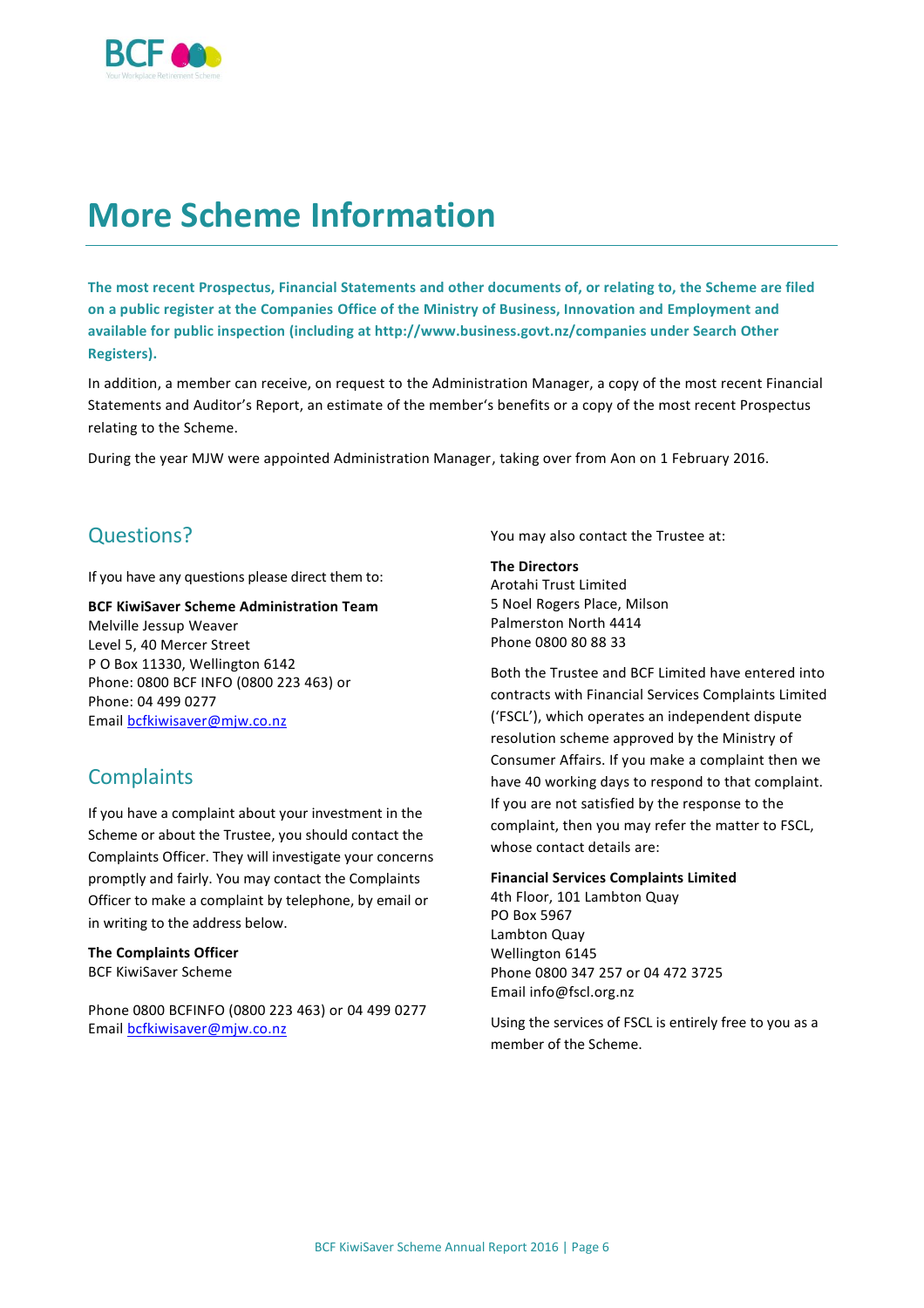

# **Who is involved in providing the Scheme?**

### **Trustee**

The Trustee of the Scheme is Arotahi Trust Limited. The directors of Arotahi Trust Limited as at 31 March 2016 were:

- Kevin Cedric Sorensen
- Maurice Allen Hall
- John McKay Mason

Kevin Cedric Sorensen replaced Barry Giles Pinker as Trustee since the last annual report. There have been no subsequent changes to its directors.

#### Promoters

BCF Limited ('Promoter') and each of its directors are the promoters of the Scheme. The directors of the Promoter as at 31 March 2016 were:

- Peter John Bishop
- Charles Basil Dunn
- Brian Steven Johnston
- Anthony Graham Senior
- Graeme Murray Turley
- **•** Lincoln David Turley

There were no changes to the Promoter's directors during the period covered by this Annual Report (1 April 2015 to 31 March 2016) and there have been no subsequent changes to its directors.

### Administration Manager

**Melville Jessup Weaver** Level 5, 40 Mercer Street PO Box 11330 Wellington 6142

#### Auditor

**KPMG** 18 Viaduct Harbour Avenue PO Box 1584 Auckland 1140

#### **Solicitor**

**Chapman Tripp** 10 Customhouse Quay PO Box 993 Wellington 6140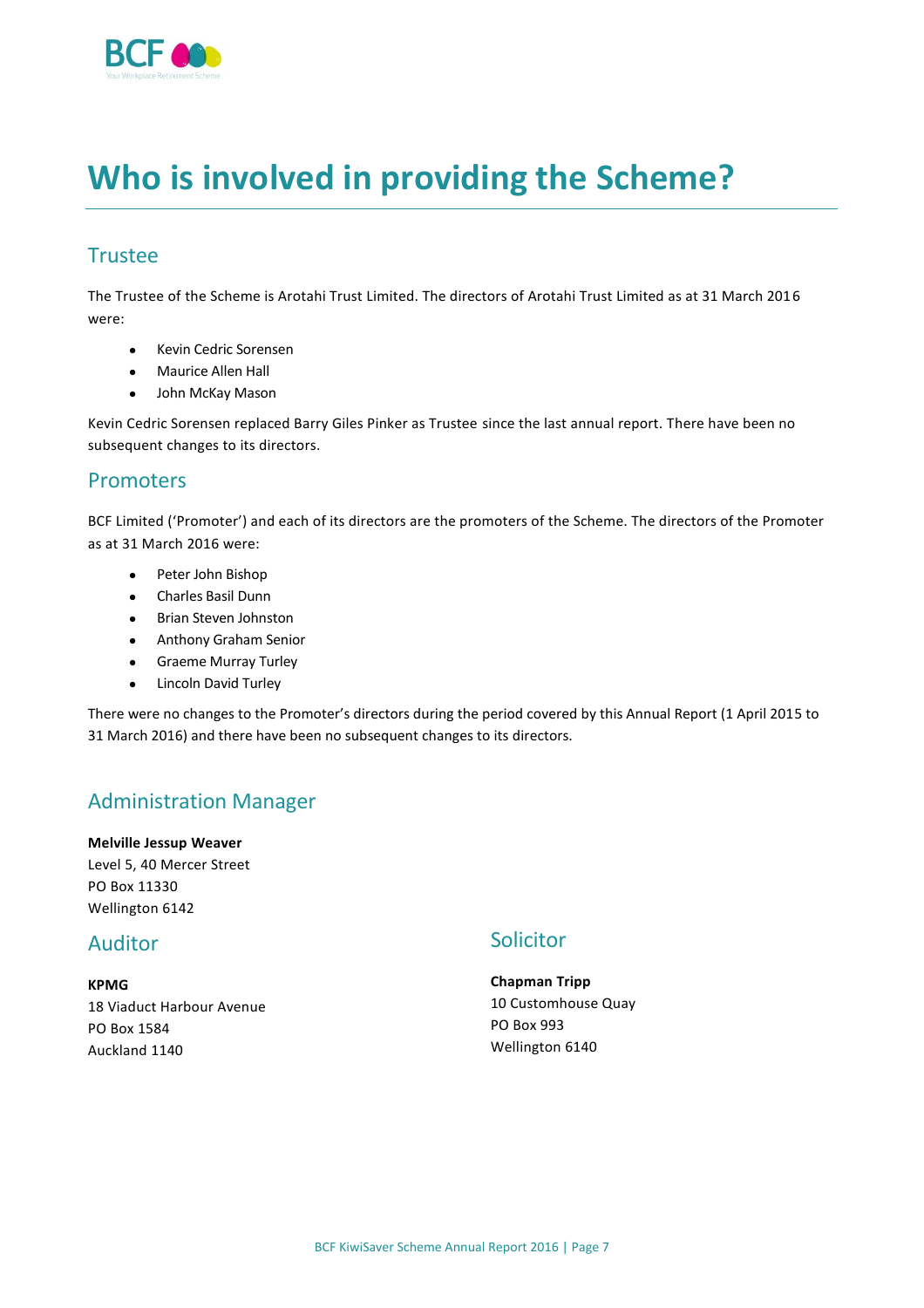

# **Related Party Transactions**

During the current year all expenses were paid by the Scheme.

There has been no trustee remuneration paid during the year. There are three directors for Arotahi Trust Limited, the Trustee. None of these directors are members of the Scheme.

The Scheme holds no investments in any employer company.

# **Financial Markets Conduct Act**

The Financial Markets Conduct Act 2013 (FMCA) comes into full effect on 1 December 2016. The Act introduces a number of new governance requirements for superannuation schemes. The Trustees have been working through the processes required to comply with the Act.

These include:

- A review of the Trust Deed
- A review of the Statement of Investment Policy and Objectives (SIPO)
- The appointment of the Licensed Independent Trustee
- The development of the Product Disclosure Statement and Other Material Information document to replace the current Investment Statement

The Trustees intend to transition to the Act on 13 September 2016. Formal notification to members (under clause 30 of Schedule 4 of the Financial Markets Conduct Act 2013) has been included in the distribution of this annual report and benefit statements. Members will not notice any changes in terms of operation of the Scheme and there will be no impact on members' benefit entitlements. The significant consequence of the Act is an increase in the compliance reporting and monitoring with the FMA.

Kevin Sorensen was appointed as the Licensed Independent Trustee on 28 May 2016.

# **Communications during the year ahead**

#### **There are a few regular events where the Administration Manager will need to contact members.**

- Annually in July / August, members personal benefit statements will be posted to members' home address, along with The Scheme's Annual Report.
- Annually in June, an email will be sent to members reminding them of the Member Tax Credit benefit available to KiwiSaver members.
- The website will be updated quarterly with details of benefit entitlements.

It is important that members keep their contact details (both postal address and email address) updated with the Administration Manager.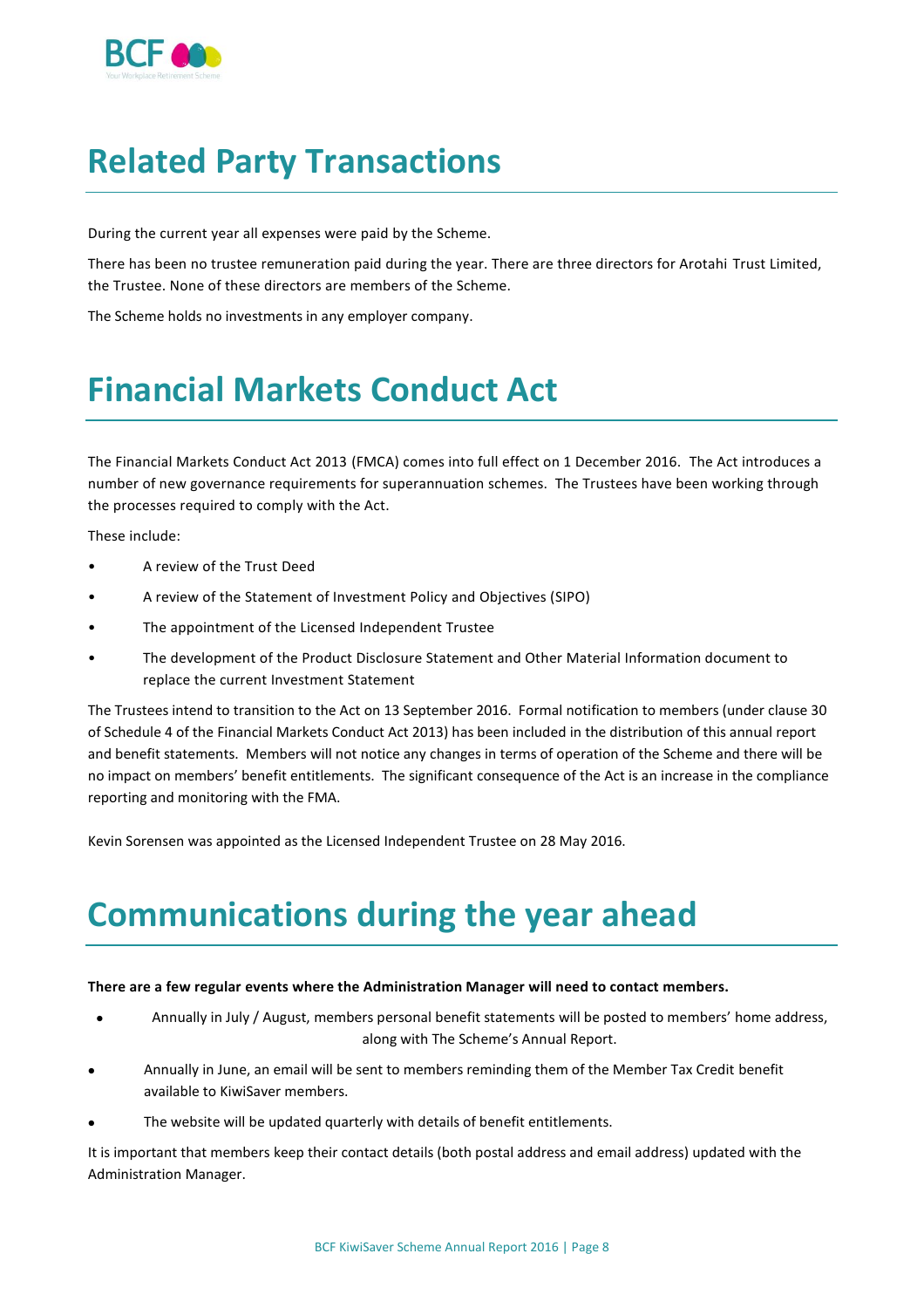

# **Summary of Financial Statements**

The following is a summary of the financial statements for the Scheme in respect of the years ended 31 March 2012, 2013, 2014, 2015 and 2016. The Scheme has been in operation since 1 April 2011.

| <b>Summary Statement of Changes in Net Assets</b>                              |           |           |                              |           |          |
|--------------------------------------------------------------------------------|-----------|-----------|------------------------------|-----------|----------|
|                                                                                | 2016      | 2015      | 2014                         | 2013      | 2012     |
| <b>Investment Revenue</b>                                                      | NZ\$      | NZ\$      | NZ\$                         | NZ\$      | NZ\$     |
| <b>Interest Received</b>                                                       | 177,380   | 121,272   | 34,305                       | 7,478     | 1,400    |
|                                                                                |           |           |                              |           |          |
| Use of Money Interest                                                          | 83        |           |                              |           |          |
|                                                                                | 177,463   | 121,272   | 34,305                       | 7,478     | 1,400    |
| <b>OTHER EXPENSES</b>                                                          |           |           |                              |           |          |
| <b>Audit Fees</b>                                                              | 11,270    | 10,063    | $\qquad \qquad \blacksquare$ | (5,750)   | 5,750    |
| <b>Taxation Advice</b>                                                         | 1,725     | 4,646     | $\overline{\phantom{a}}$     |           |          |
| Legal Fees                                                                     | 20,125    | 4,675     | $\overline{\phantom{a}}$     |           |          |
| <b>Sundry Expenses</b>                                                         | 1,139     | 11,376    | 1,381                        | 1,483     | 113      |
|                                                                                | 34,259    | 30,760    | 1,381                        | (4, 267)  | 5,863    |
| Change in Net Assets before Taxation and Membership<br>Activities              | 143,121   | 90,512    | 32,924                       | 11,745    | (4, 463) |
| <b>Tax Expense</b>                                                             | 24,734    | 21,899    |                              |           |          |
| Change in Net Assets after Taxation and before<br><b>Membership Activities</b> | 118,470   | 68,613    | 32,924                       | 11,745    | (4, 463) |
| <b>MEMBERSHIP ACTIVITIES</b>                                                   |           |           |                              |           |          |
| <b>Contributions</b>                                                           |           |           |                              |           |          |
| <b>Member Contributions</b>                                                    | 677,280   | 616,573   | 482,910                      | 314,708   | 178,577  |
| <b>Employer Contributions</b>                                                  | 395,008   | 361,744   | 281,937                      | 177,832   | 98,680   |
| Crown Tax Credits                                                              | 168,997   | 141,142   | 114,029                      | 93,176    | 12,905   |
| Kickstart                                                                      | 18,000    | 84,000    | 45,000                       | 42,000    | 242,000  |
| Transfers In                                                                   | 90,768    | 25,456    | 90,707                       |           | 8,501    |
| <b>Total Contributions</b>                                                     | 1,350,053 | 1,228,915 | 1,014,583                    | 627,716   | 540,663  |
| KiwiSaver Administration Fee                                                   | 54,856    | 17,609    | 14,056                       | 12,011    | 4,975    |
| Death Payment                                                                  | 22,047    | 2,151     | 6,035                        |           |          |
| First Home Withdrawal                                                          | 32,502    |           |                              |           |          |
|                                                                                |           | 37,162    |                              |           |          |
| Invalid Enrolment                                                              |           | 987       | $\qquad \qquad \blacksquare$ |           |          |
| <b>Transfers Out</b>                                                           | 20,687    | 7,498     |                              | 7,442     |          |
| Net Membership Activities                                                      | 1,219,961 | 1,163,508 | 994,492                      | 608,263   | 535,688  |
| Net Increase in Net Assets during the year                                     | 1,338,431 | 1,232,121 | 1,027,416                    | 620,008   | 531,225  |
| Allocated to Member Accounts                                                   | 4,749,201 | 3,410,770 | 2,178,649                    | 1,151,233 | 543,158  |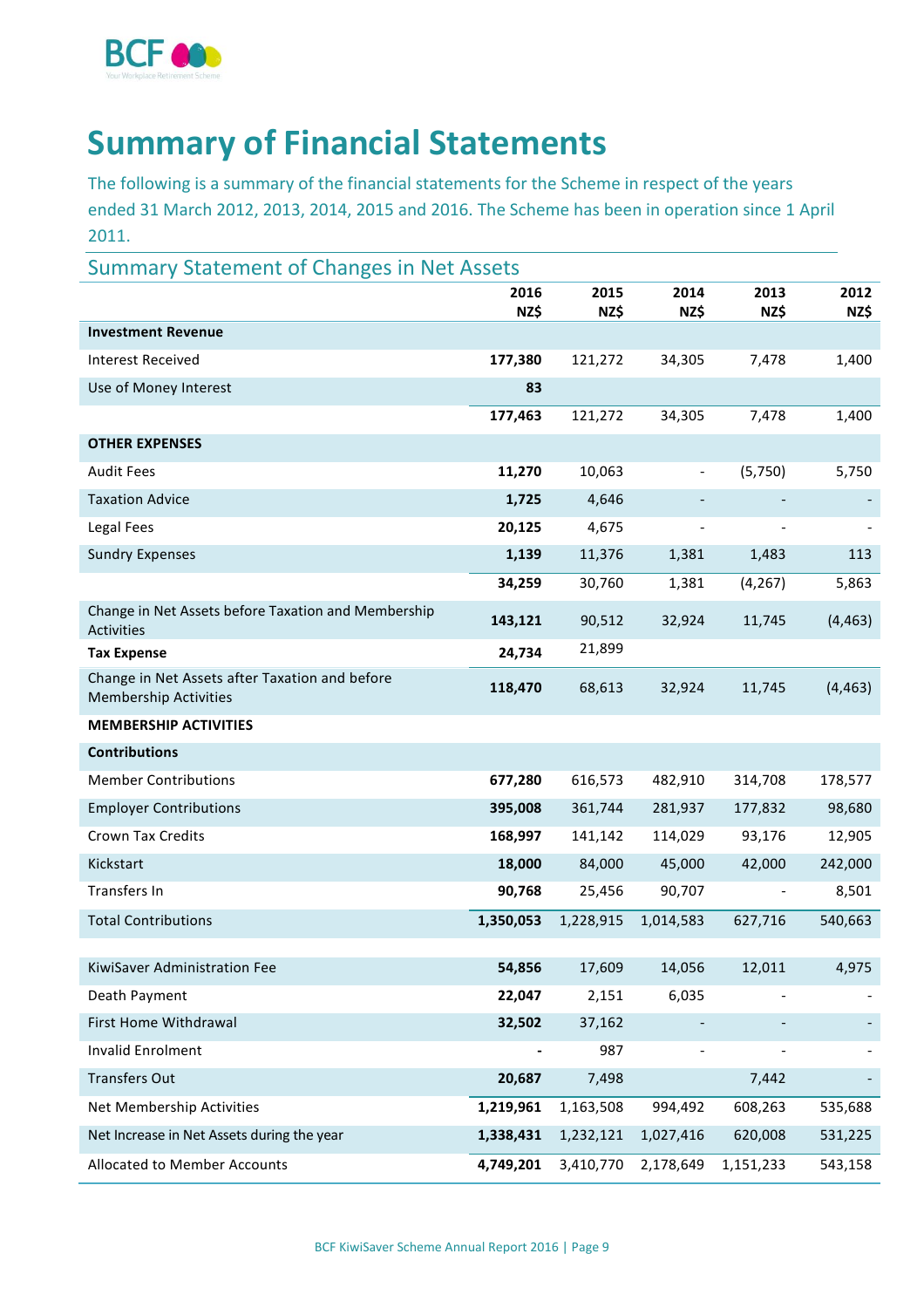

### Summary Statement of Cash Flows

|                                                | 2016<br>NZ\$ | 2015<br>NZ\$ | 2014<br>NZ\$  | 2013<br>NZ\$ | 2012<br>NZ\$ |
|------------------------------------------------|--------------|--------------|---------------|--------------|--------------|
| <b>Cash flows from Operating Activities</b>    |              |              |               |              |              |
| Net Cash Flows from Operating Activities       | 1,173,980    | 1,144,584    | 991,733       | 617,825      | 543,158      |
| <b>Cash Flows used in Investing Activities</b> |              |              |               |              |              |
| Net Cash Flows used in Investing Activities    | (912, 256)   | (886, 784)   | (2,100,000)   |              |              |
| Net Increase/ (Decrease) in Cash Held          | 261,724      | 257.800      | (1, 108, 267) | 617,825      | 543,158      |
| <b>Opening Cash</b>                            | 310.516      | 52.716       | 1,160,983     | 543,158      |              |
| Cash at End of Year                            | 572,240      | 310,516      | 52.716        | 1,160,983    | 543,158      |

### Summary Statement of Net Assets

|                                                               | 2016<br>NZ\$ | 2015<br>NZ\$ | 2014<br>NZ\$ | 2013<br>NZ\$ | 2012<br>NZ\$ |
|---------------------------------------------------------------|--------------|--------------|--------------|--------------|--------------|
| Total Assets at end of year                                   | 4.778.771    | 3,425,930    | 2,182,004    | 1,161,278    | 543,158      |
| Liabilities other than for accrued benefits at end of<br>vear | (29,570)     | (15, 160)    | (3,355)      | (10,045)     | (11, 933)    |
| Net Assets Available for Benefits                             | 4.749.201    | 3,410,770    | 2,178,649    | 1,151,233    | 531,225      |
| <b>Total Tangible Assets</b>                                  | 4.778.771    | 3.425.930    | 2,182,004    | 1.161.278    | 543,158      |

# **Additional Disclosures**

**The Scheme is a profit-oriented entity and the full financial statements have been prepared in accordance with New Zealand Generally Accepted Accounting Practice (NZ GAAP). They comply with New Zealand equivalents to International Financial Reporting Standards (NZIFRS) and other applicable Financial Reporting Standards, as appropriate for profit-oriented entities. The full financial statements comply with International Financial Reporting Standards (IFRS) as issued by the International Accounting Standards Board. The Scheme has made an explicit and unreserved statement of compliance with NZIFRS in note 2 of its full Financial Statements.**

The presentation currency is New Zealand dollars and amounts have been rounded to the nearest dollar.

Full financial statements for the Scheme, that comply with the Financial Reporting Act 1993 and cover the period 1 April 2015 to 31 March 2016 were authorised by the Trustee on 25 July 2016 and registered under that Act on 18 August 2016.

The full Financial Statements for each period presented have been audited and the auditor's reports on those financial statements (dated 9 August 2016, 23 July 2015, 22 August 2014, 6 September 2013 and 26 September 2012) have not referred to any fundamental uncertainty and are unmodified.

The summary financial statements contained in this Annual Report have been taken from and are a summary of the Scheme's full financial statements dated 25 July 2016 and, as such, do not include all the disclosures provided in the full financial statements and cannot be expected to provide as complete an understanding as is provided by the full financial statements.

The summary financial statements have been prepared in compliance with the Financial Reporting Standard No.43 - Summary Financial Statements and clause 5 of Schedule 6 of the Securities Regulations 2009.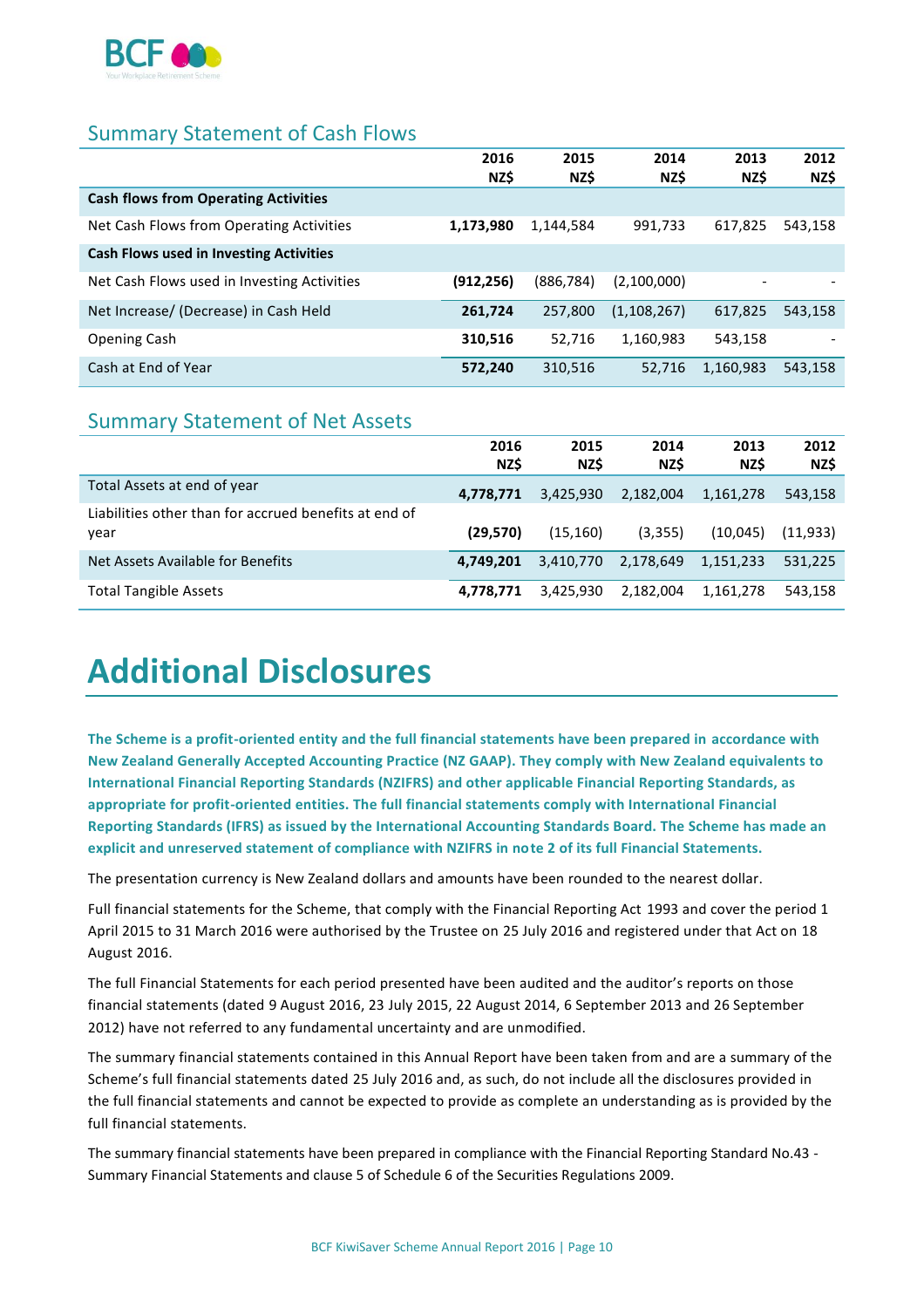



#### Independent auditor's report on the summary financial statements

#### To the members of the BCF KiwiSaver Scheme

The accompanying summary financial statements on pages 9 to 10, which comprise the summary statement of net assets as at 31 March 2016, 31 March 2015, 31 March 2014, 31 March 2013 and 31 March 2012 and the summary statements of changes in net assets and cash flows for the years then ended and notes, are extracted from the audited financial statements of the BCF KiwiSaver Scheme (the "Scheme") for the years ended 31 March 2016, 31 March 2015, 31 March 2014, 31 March 2013 and 31 March 2012. We expressed an unmodified audit opinion on those financial statements in our reports for each of those years. Those financial statements, and the summary financial statements, do not reflect the effects of events that occurred subsequent to the date of our reports on those financial statements.

The summary financial statements do not contain all the disclosures required for full financial statements under generally accepted accounting practice in New Zealand. Reading the summary financial statements, therefore, is not a substitute for reading the audited financial statements of the BCF KiwiSaver Scheme.

This report is made solely to the members as a body. Our audit work has been undertaken so that we might state to the Scheme's members those matters we are required to state to them in the auditor's report and for no other purpose. To the fullest extent permitted by law, we do not accept or assume responsibility to anyone other than the Scheme's members as a body, for our audit work, this report or any of the opinions we have formed.

#### Manager's responsibility for the financial statements

The Manager is responsible for the preparation of a summary of the audited financial statements, in accordance with FRS-43 Summary Financial Statements and that comply with the requirements of clause 5 of Schedule 6 of the Securities Regulations 2009.

#### Auditor's responsibility

Our responsibility is to express an opinion on the summary financial statements based on our procedures, which were conducted in accordance with International Standards on Auditing (New Zealand) (ISA (NZ)) 810 Engagements to Report on Summary Financial Statements.

Our firm has also provided other services to the Scheme in relation to prospectus reporting. Subject to certain restrictions, partners and employees of our firm may also deal with the Scheme on normal terms within the ordinary course of trading activities of the business of the Scheme. These matters have not impaired our independence as auditor of the Scheme. The firm has no other relationship with, or interest in, the Scheme.

#### **Opinion**

In our opinion, the summary financial statements have been correctly derived from the audited financial statements of the BCF KiwiSaver Scheme for the years ended 31 March 2016, 31 March 2015, 31 March 2014, 31 March 2013 and 31 March 2012, and the information reported in the summary financial statements is consistent, in all material respects, with the audited financial statements in accordance with FRS-43 Summary Financial Statements and complies with the requirements of clause 5 of Schedule 6 of the Securities Regulations 2009.

KPMG

1 September 2016 Auckland